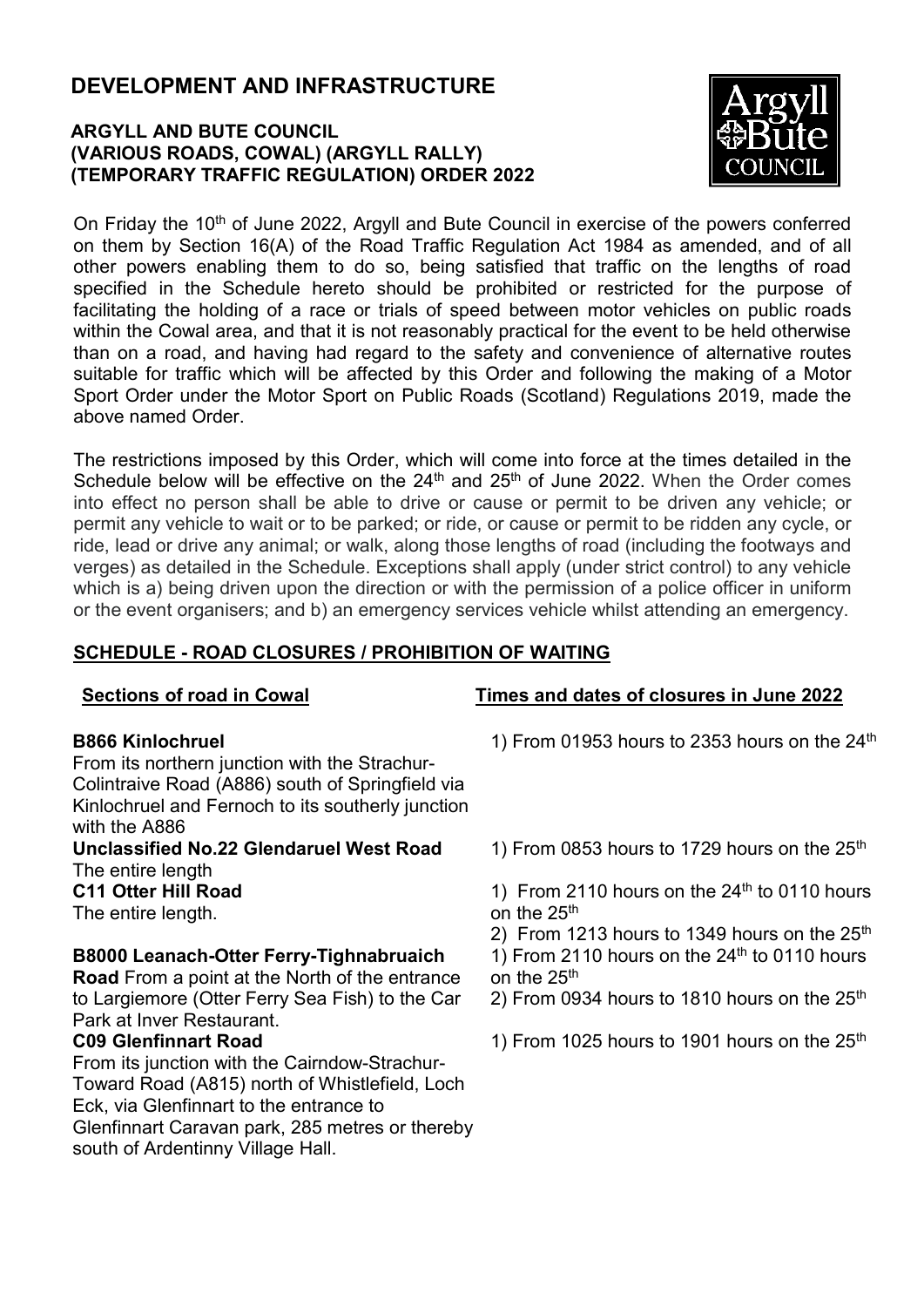1) A885 Argyll Street from its junction with the A815 Alexander Parade, to its junction with UCR 37 Hanover Street. 2) UC37 Hanover Street from its junction with A885 Argyll Street to its junction with UC85 Albert Crescent. 3) UC85 Albert Crescent - whole street

from UC37 Hanover Street to UC65 Royal Crescent.

4) UC65 Royal Crescent from its junction with UC85 Albert Crescent to its junction with UC57 Milton Avenue.

5) UC57 Milton Avenue - whole street from UC65 Royal Crescent to UC39 Hillfoot Street.

6) UC39 Hillfoot Street – whole street from its junction with UC57 Milton Avenue/ UC28 Ferry Brae to its junction with UC42 Jane Street / A815 Tom a Mhoid Road.

7) A815 Tom a Mhoid Road from its junction with UC39 Hillfoot Street / UC42 Jane Street, continuing to A815 Pier Esplanade to the Dunoon Ferry Terminal building.

8) UC14 Church Street from its junction with the A885 Argyll Street to its junction with the UC29 George Street.

9) UC58 Moir Street from its junction with the A885 Argyll Street to its junction with Moir Street Car Park.

10) A885 Argyll Street from its junction with UC37 Hanover Street to its junction with UC44 John Street.

11) UC65 Royal Crescent from its junction with B8042 Victoria Road to its junction with UC85 Albert Crescent, and from its junction with UC57 Milton Avenue to its junction with B8042 Victoria Road.

12) A185 Tom a Mhoid Road from its junction with UC39 Hillfoot Street / UC42 Jane Street to its junction with B8042 Victoria Road.

13) UC37 Hanover Street from its junction with the UC85 Albert Crescent to its junction with the B8042 Victoria Road.

#### Sections of road in Dunoon Times and dates of closures in June 2022

From 1800 hours to 2230 hours on the  $24<sup>th</sup>$ June 2022

From 1800 hours to 2230 hours on the 24th June 2022

From 1800 hours to 2230 hours on the  $24<sup>th</sup>$ June 2022

From 1800 hours to 2230 hours on the  $24<sup>th</sup>$ June 2022

From 1800 hours to 2230 hours on the  $24<sup>th</sup>$ June 2022

From 1800 hours to 2230 hours on the  $24<sup>th</sup>$ June 2022

From 1800 hours to 2230 hours on the  $24<sup>th</sup>$ June 2022

From 1800 hours to 2230 hours on the 24<sup>th</sup> June 2022

From 1800 hours to 2230 hours on the  $24<sup>th</sup>$ June 2022

From 1800 hours to 2230 hours on the  $24<sup>th</sup>$ June 2022

From 1800 hours to 2230 hours on the  $24<sup>th</sup>$ June 2022

From 1800 hours to 2230 hours on the  $24<sup>th</sup>$ June 2022

From 1800 hours to 2230 hours on the  $24<sup>th</sup>$ June 2022